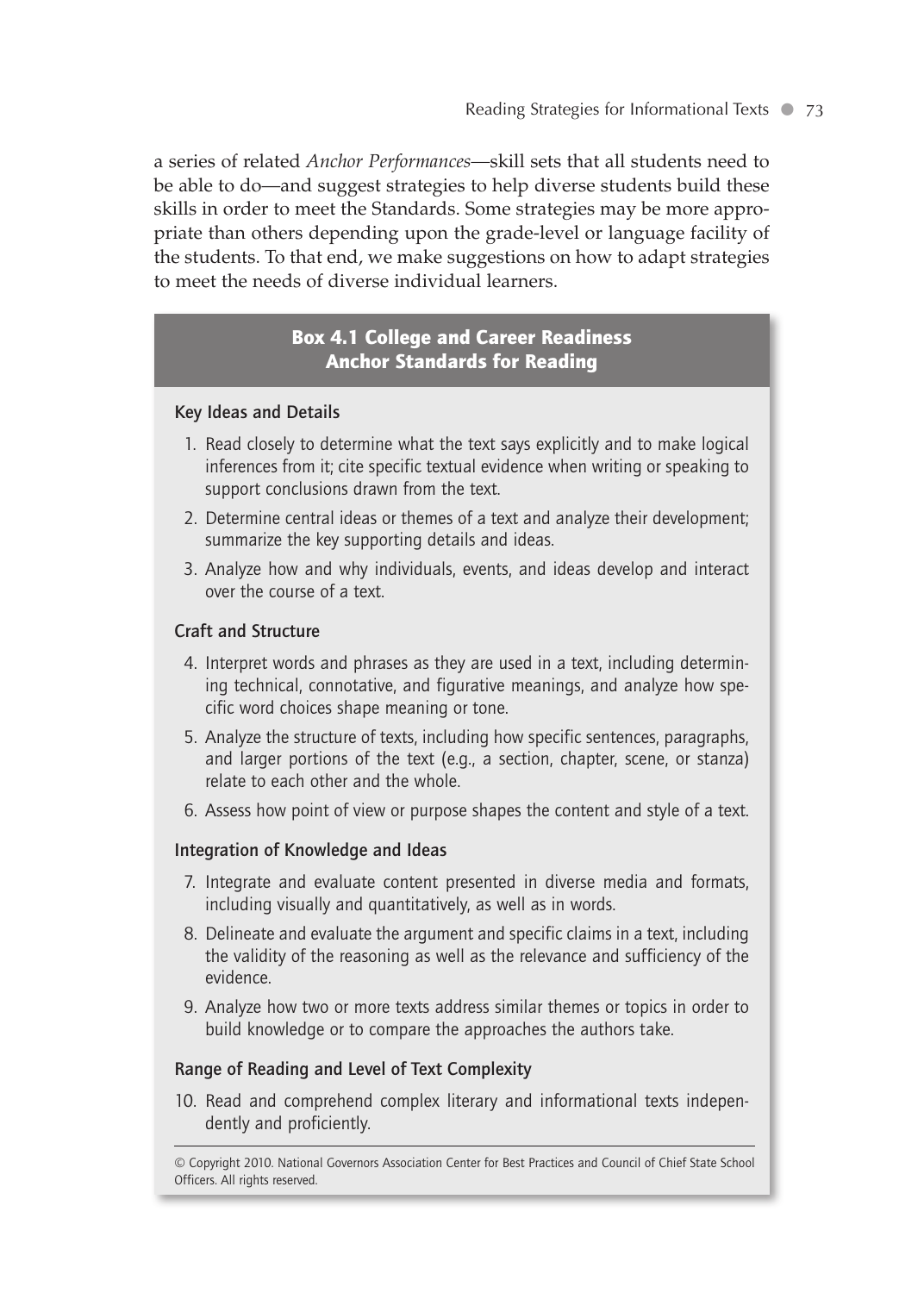# 74 Common Core for the Not-So-Common Learner, Grades K-5

### **Key Ideas and Details**

#### *Anchor Performance 1: Making Logical Inferences*

Making inferences is a process of drawing conclusions from various pieces of information. When teachers ask students to infer meaning from a text, they expect students to go beyond the surface of the printed words and discover suggested meanings or make judgments. In order for students to make inferences, they need to activate their prior knowledge.

For this anchor performance, kindergarten and first-grade students are expected to ask and answer questions about key details in the text. In contrast, second and third graders are directed to ask and answer Wh-questions (who, what, where, etc.) about the text and describe the relationships between a series of ideas or events, and those students in fourth and fifth grade need to refer to details and examples given in the text and explain what the text conveys explicitly.

## *Essential Strategy to Support Anchor Performance 1: Activate Prior Knowledge/Build Background*

Teachers need to provide students with opportunities to tap into their prior knowledge in order to connect what they already know with the new information they will be learning. When students make these connections, their comprehension increases. Good readers automatically activate their prior knowledge to make sense of what they read. The following are some approaches that can start students thinking about what they already know about a topic:

**Brainstorming**. With the teacher as facilitator, students offer their information and ideas about a particular topic or question and the teacher writes them down on chart paper or a whiteboard. There are no judgments given by the teacher or the students about the information received. A set time limit allows all students to share yet contains the activity to make it a good prereading strategy. To help struggling learners, teachers should present the topic and give students sufficient wait time to process the information before eliciting ideas.

**Visual Images**. One way to preview content, introduce new vocabulary, and build background knowledge is to use photographs, drawings, charts, video on DVD or through video-sharing websites such as YouTube. Diverse students benefit from having some exposure to the content through visual means before they are asked to uncover meaning from the text.

**Semantic Mapping**. A strategy that helps students to expand their vocabulary, semantic mapping can draw upon students' prior knowledge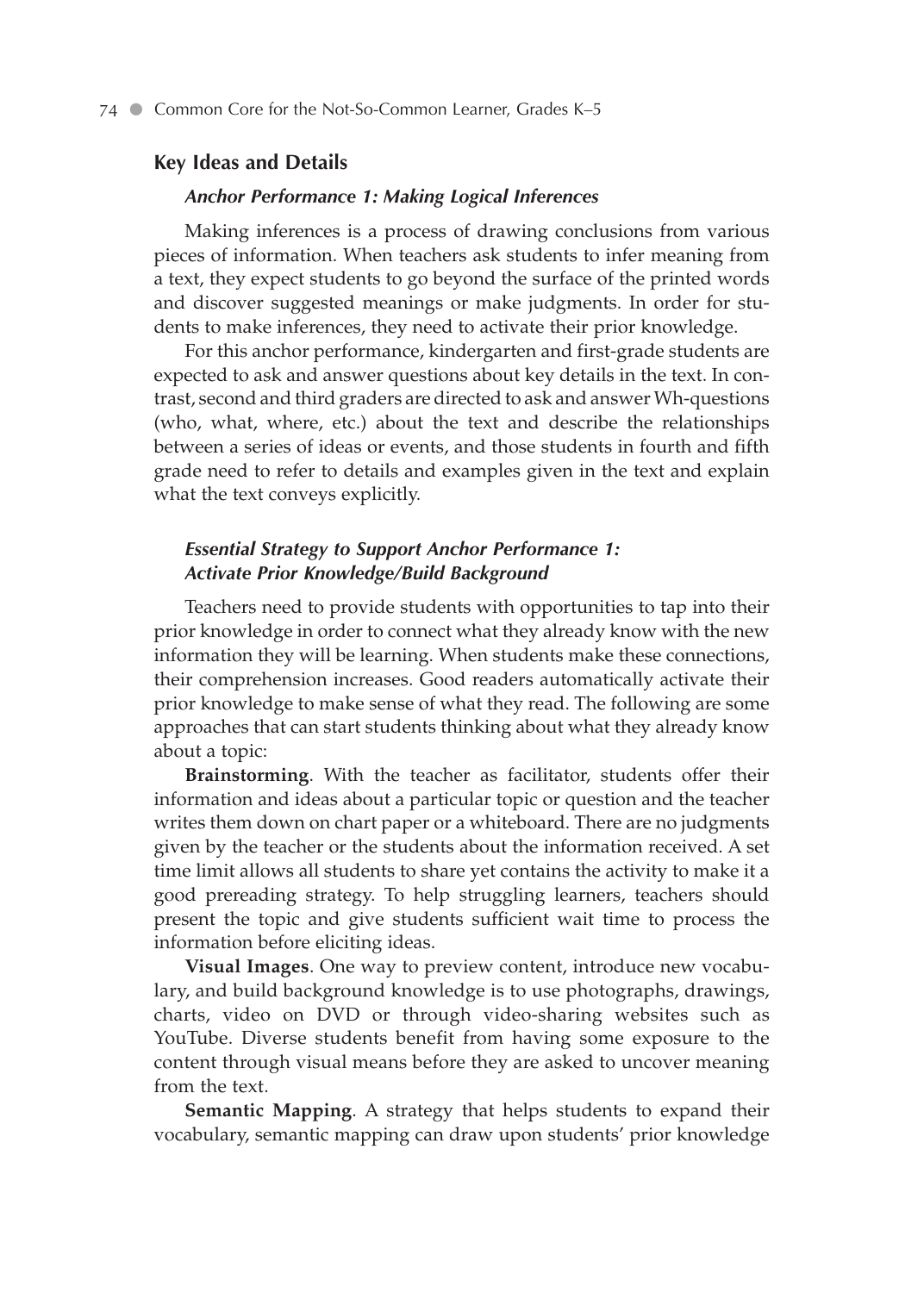or build schema. It displays the relationship between vocabulary words or similar concepts. One way to build a semantic map is to write a concept word on the board and elicit from students words that are connected or similar in some way to the concept. Figure 4.1 is an example of semantic mapping.

Semantic mapping can be combined with visual representations to give students the background knowledge and the vocabulary they need to participate in creating the map.

**Anticipation Guides**. Anticipation guides can build student interest about a subject and establish a purpose for reading, as well as tap into learners' prior knowledge. Before reading, students respond to a series of statements about the text by indicating whether or not they think they are true or false. Students make predictions about what the text will reveal. As the text is read, students are able to verify their predictions. Figure 4.2 is an example of an anticipation guide written for a text about windstorms.

Through the process of using anticipation guides, students are often better able to remain focused on more difficult texts. To help struggling learners, teachers can project the image of the anticipation guide to the class and read each statement aloud. Instead of asking students to respond



**Figure 4.1** Semantic Mapping: American Revolution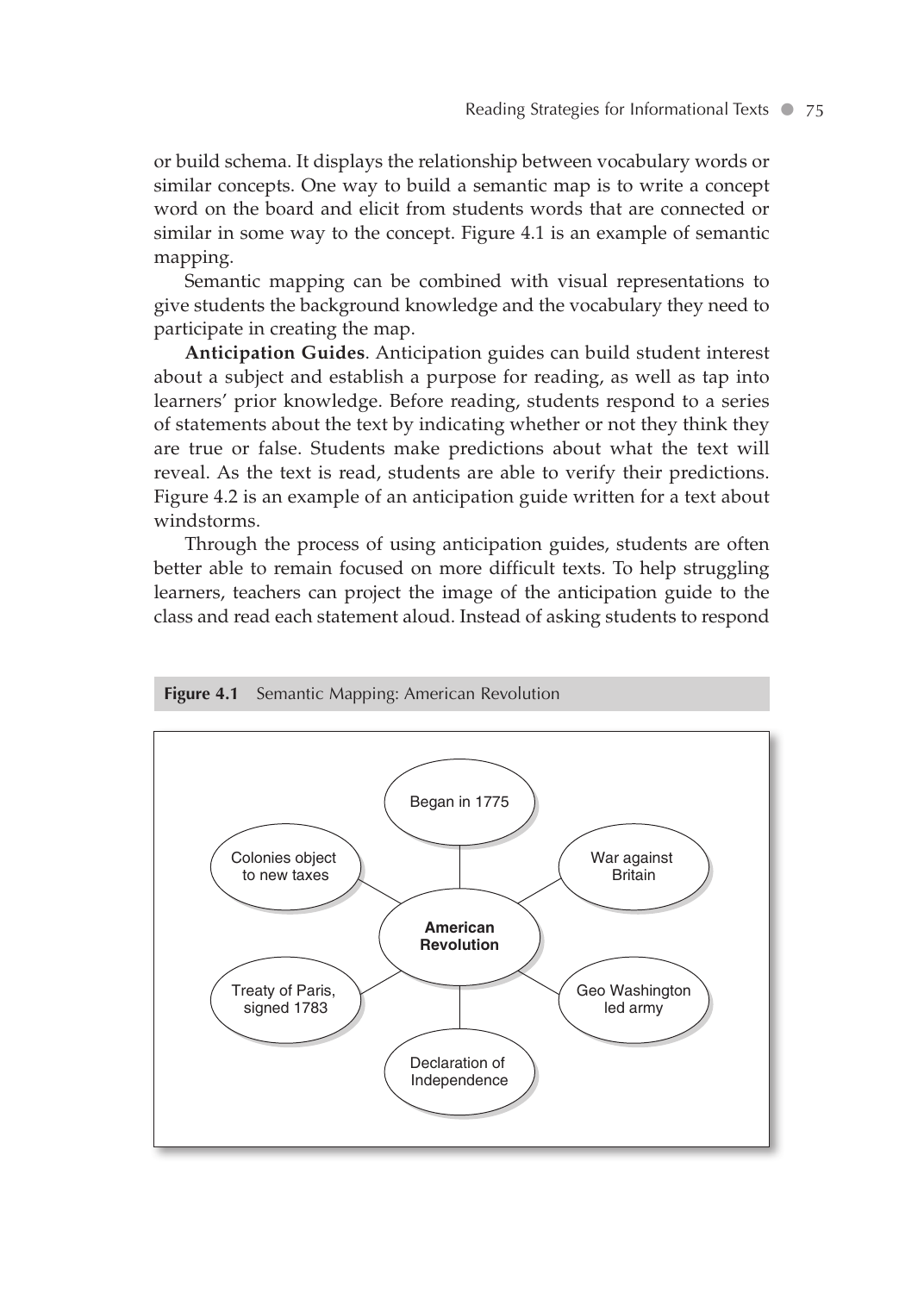<sup>76</sup> • Common Core for the Not-So-Common Learner, Grades K–5



| Storm Chasers: Tracking Twisters (Herman, 1997)                                                                                                                                           |                                                                          |  |  |
|-------------------------------------------------------------------------------------------------------------------------------------------------------------------------------------------|--------------------------------------------------------------------------|--|--|
| Directions: Read the following sentences about what happens during a windstorm.<br>Write "T" if you think the sentence is true. Write "F" if you think a sentence is false (not<br>true). |                                                                          |  |  |
|                                                                                                                                                                                           | Tornadoes happen when the weather is very warm.                          |  |  |
|                                                                                                                                                                                           | Hailstones the size of your fist might fall to the ground.               |  |  |
|                                                                                                                                                                                           | People should hide under their beds for safety.                          |  |  |
|                                                                                                                                                                                           | The noise of a tornado can sound like a roller coaster.                  |  |  |
| $\overline{\phantom{a}}$                                                                                                                                                                  | A tornado lasts for many hours.                                          |  |  |
| $\frac{1}{2}$                                                                                                                                                                             | Some people do not run and hide from tornadoes; they chase them.         |  |  |
| $\overline{\phantom{a}}$                                                                                                                                                                  | There are three different kinds of windstorms.                           |  |  |
|                                                                                                                                                                                           | To find out about a hurricane, a pilot might fly a plane into the storm. |  |  |
|                                                                                                                                                                                           | Tornado winds are faster than hurricane winds.                           |  |  |
|                                                                                                                                                                                           | Tornadoes can strike in any state in the United States.                  |  |  |

with a paper and pencil activity, students might be surveyed by asking them to raise their right hand if they think an answer is true or their left hand if they think it is false. Additionally, individual, hand-held whiteboards can be used to log student answers.

## *Anchor Performance 2: Identify and Summarize Key Themes and Supporting Details*

Helping students organize the main ideas and details contained in informational texts aids in their overall comprehension and their ability to read more deeply as prescribed by the CCSS. Diverse learners often find grade-level text difficult to navigate. Therefore, text information becomes more accessible when it is arranged in an organizational chart during reading. With practice, students become more skilled with identifying the main idea and supporting details and are better able to understand specific content. For this anchor performance, kindergarteners and first graders are expected to identify the main topic and key details in the text, whereas upper elementary youngsters are directed to determine the main idea of the text and explain how it is supported by key details.

# *Essential Strategy to Support Anchor Performance 2: Utilize Summary Organizers*

Summary organizers help students sort and categorize information during active reading. They create a simple framework for diverse learners to identify and process pieces of text, most often with a teacher's guidance, as well as to demonstrate their understanding. Summary organizers can be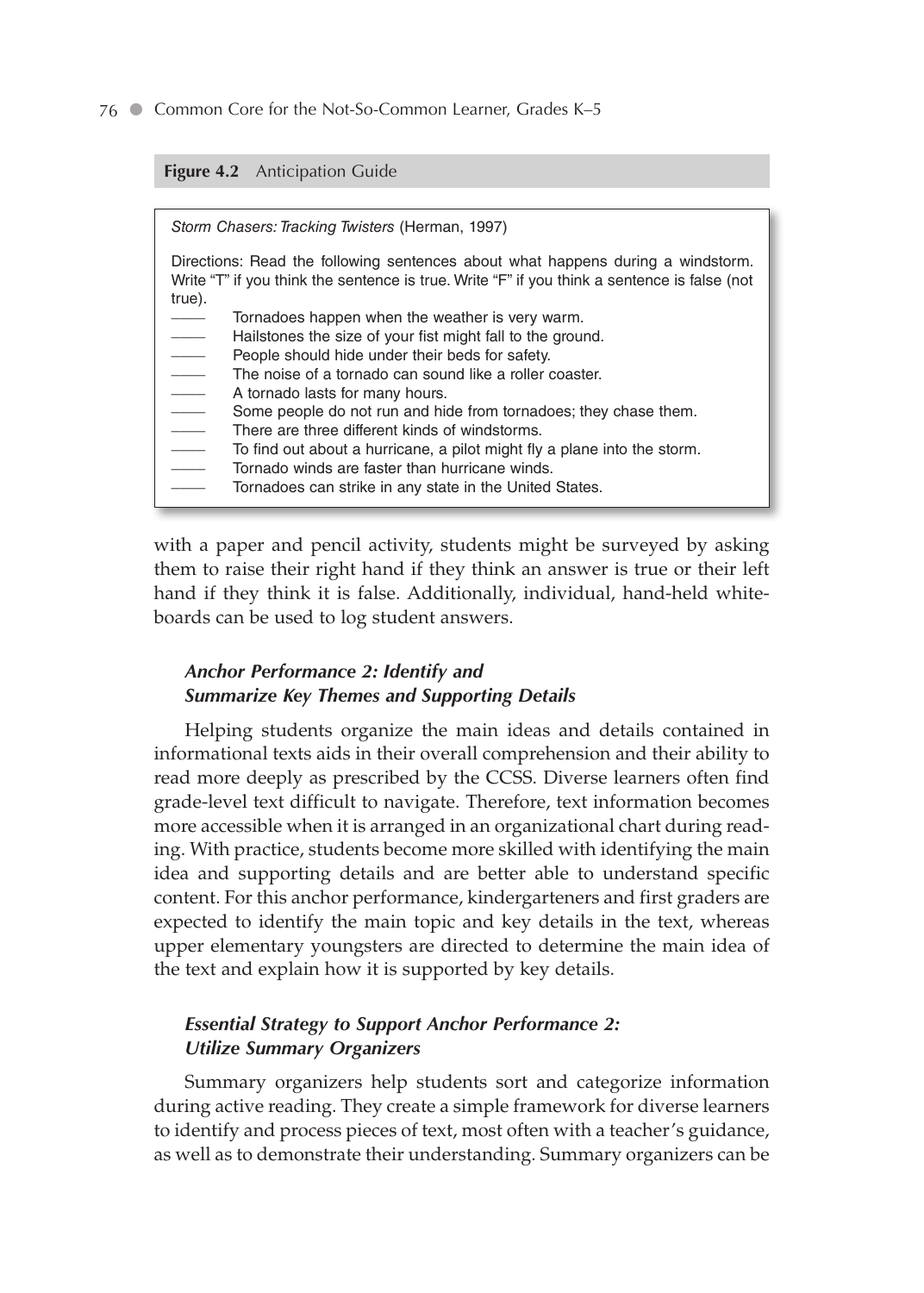adapted to suit the needs of individual learners and may be completed independently, in student pairs, or in small groups. They may be differentiated to already contain some of the text information with the task remaining for students to find the details to complete the summary. The following are two types of summary organizers:

**Two-Column Notes.** The main purpose of a two-column note organizer is for students to sketch out a text's main ideas and their corresponding details. Teachers can begin using this method by modeling the completion of the organizer on chart paper or other writing surface displayed to the class during a shared reading. Providing ongoing opportunities for students to complete two-column notes in class will strengthen their ability to recognize text features that lead them to the main ideas and details of the text. Below (Figures 4.3 and 4.4) are examples of a fully and a partially completed two-column note organizer based on the book *Alligator at Saw Grass Road* (Halfmann, 2006). Providing students with the main ideas and asking them to fill in all the details or by first presenting the details and having students determine their corresponding main ideas are two ways to further modify this organizer.

| <b>Two-Column Notes</b>                              |                                                                     |  |  |  |
|------------------------------------------------------|---------------------------------------------------------------------|--|--|--|
| Title: Alligators at Saw Grass Road (Halfmann, 2006) |                                                                     |  |  |  |
| <b>Main Ideas</b>                                    | <b>Details</b>                                                      |  |  |  |
| The alligator makes a nest.                          | She pushes plants and mud to make a nest above<br>the water.        |  |  |  |
|                                                      | She digs a hole on top of the nest to lay her eggs.                 |  |  |  |
| The alligator lays many eggs.                        | She covers them with plants.                                        |  |  |  |
|                                                      | She keeps them safe and warm.                                       |  |  |  |
|                                                      | She chases away other animals from her nest.                        |  |  |  |
| The eggs hatch at the end of                         | The alligator uncovers the nest.                                    |  |  |  |
| the summer.                                          | The alligator helps some of the babies come out of<br>their shells. |  |  |  |
|                                                      | They are nine inches long.                                          |  |  |  |
| The alligator protects her                           | The babies sit on the alligator's head and back.                    |  |  |  |
| habies.                                              | They stay with their alligator mother for two years or<br>more.     |  |  |  |

| Figure 4.3 Fully Completed Two-Column Notes |  |
|---------------------------------------------|--|
|---------------------------------------------|--|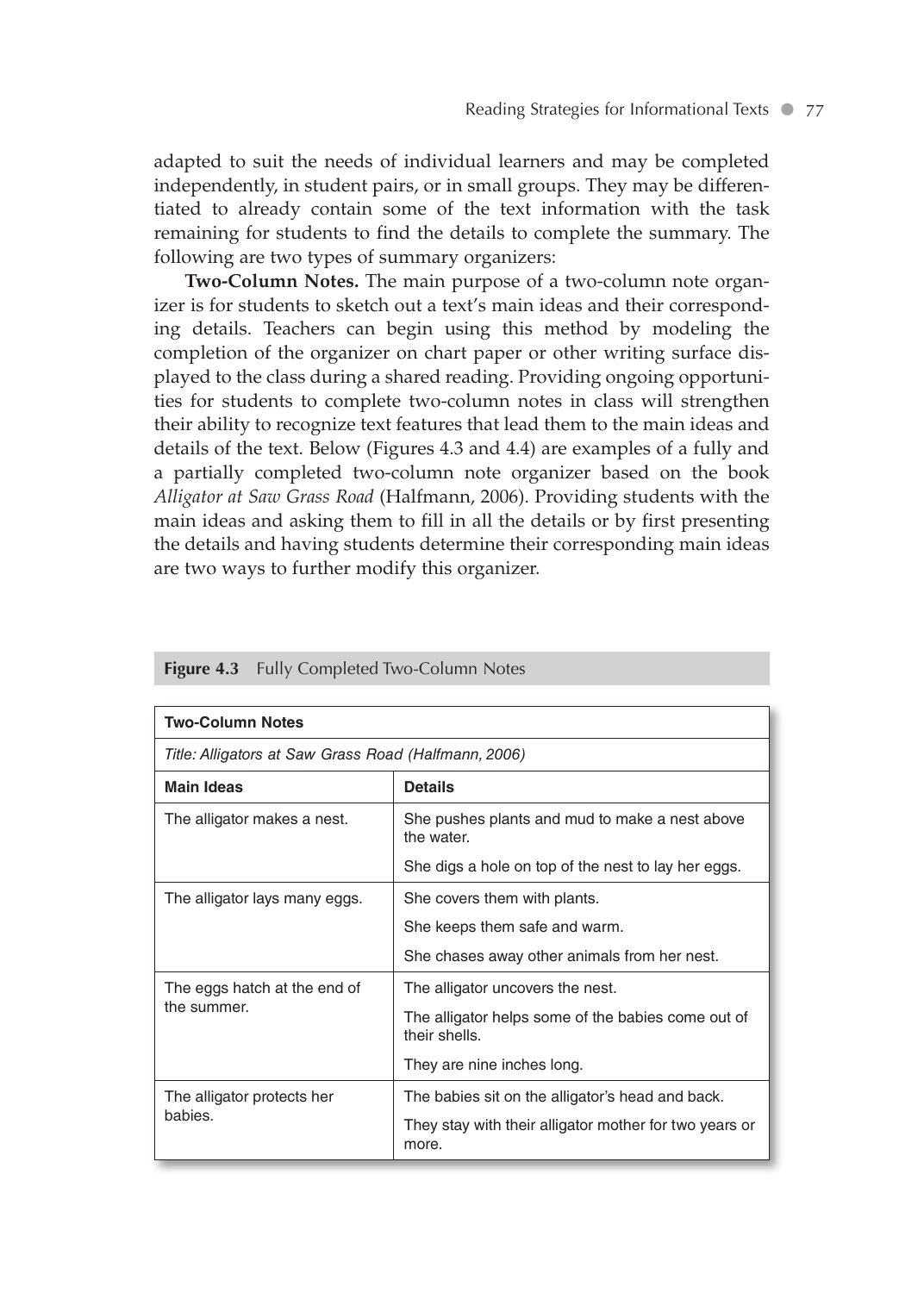# <sup>78</sup> • Common Core for the Not-So-Common Learner, Grades K–5

| <b>Two-Column Notes</b>                              |                                                              |  |  |  |
|------------------------------------------------------|--------------------------------------------------------------|--|--|--|
| Title: Alligators at Saw Grass Road (Halfmann, 2006) |                                                              |  |  |  |
| <b>Main Ideas</b>                                    | <b>Details</b>                                               |  |  |  |
| The alligator makes a nest.                          | She pushes plants and mud to make a nest above<br>the water. |  |  |  |
| The alligator lays many eggs.                        | She covers them with plants.                                 |  |  |  |
| The eggs hatch at the end of<br>the summer.          | The alligator uncovers the nest.                             |  |  |  |
| The alligator protects her<br>babies.                | The babies sit on the alligator's head and back.             |  |  |  |

**Figure 4.4** Partially Completed Two-Column Notes

**Summary Wheels.** A somewhat simplified version of the two-column notes in a different format, the summary wheel is a graphic representation to help student identify one main idea at a time along with its corresponding details. This organizer may be more suitable for earlier elementary grades or for students who do not have a strong facility with Standard English. As an alternative to writing text, students can illustrate the details surrounding the main idea or use a combination of both text and drawings. Figure 4.5 is an example of a summary wheel developed from the same text as above, *Alligator at Saw Grass Road* (Halfmann, 2006).

#### *Anchor Performance 3: Analyze Cause and Effect*

Cause-and-effect text structures are common in many printed materials in subjects such as history or science, which often contain descriptions of certain events or phenomena coupled with their determining factors. In order for students to understand causal relationships, they must first comprehend the overall information in the text. Giving diverse students a general overview of what the text contains increases their understanding while they are reading the text and allows them to make better connections between cause-and-effect relationships.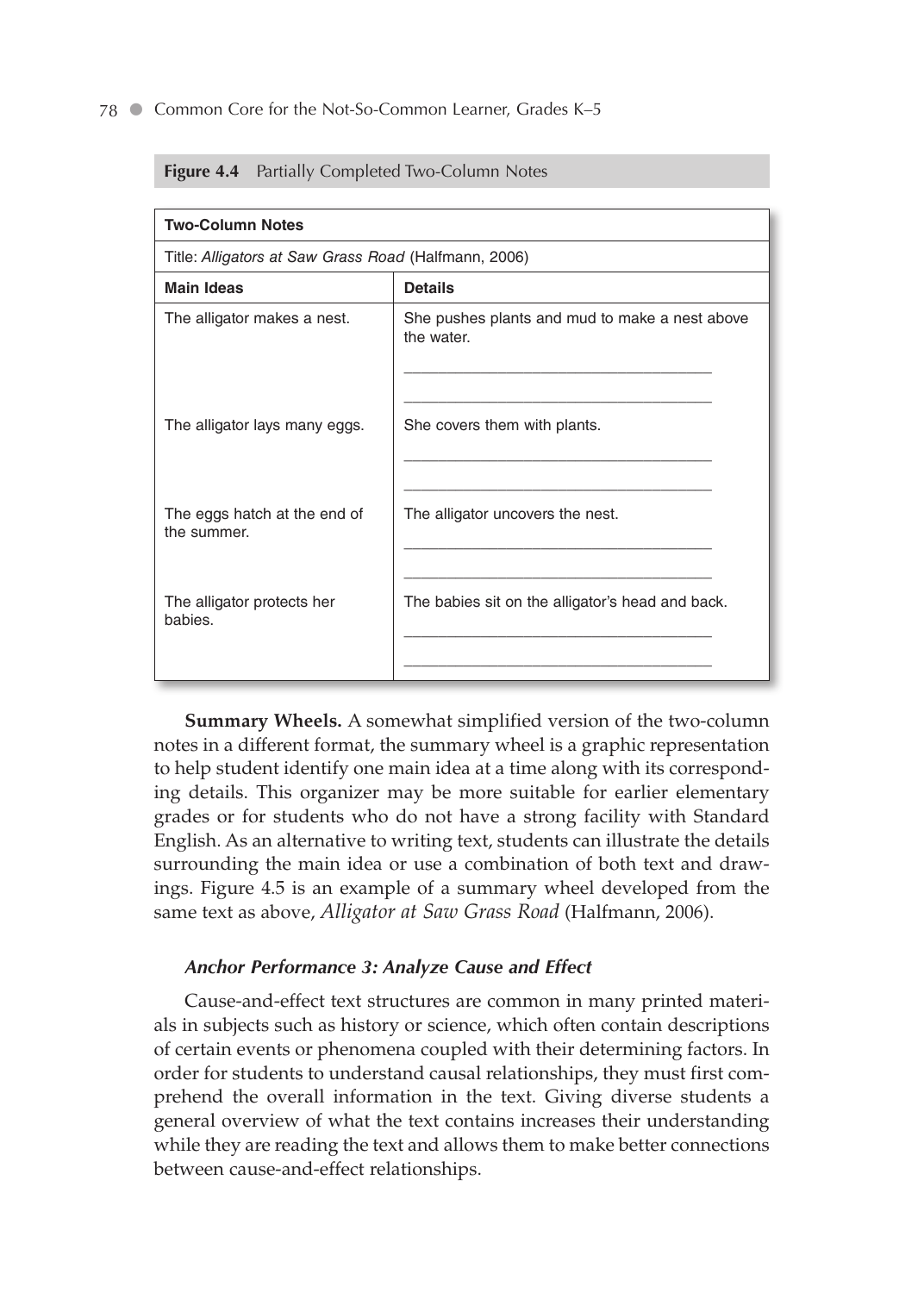



For this anchor performance, kindergarteners and first graders are expected to make connections between two story events, ideas, or pieces of information, whereas second and third graders are directed to make connections between a series of events and ideas, and fourth and fifth graders must take it one step further and explain the interactions between individuals, events, and ideas supporting their assertions with specific text information.

## *Essential Strategy to Support Anchor Performance 3: Create Structured Overviews*

A structured overview is the process of organizing and arranging topics to make them more comprehensible. It identifies the major ideas and important details contained in the text. With a structured overview, students are better able to become familiar with new concepts. The simplified format allows students to clearly focus on the main ideas of the text before they read. Two types of structured overviews are a *One-Pager* and a *Graphic Representation*.

**One-Pager**. This type of overview identifies the main ideas and some details contained in the text in a list of complete sentences that follow the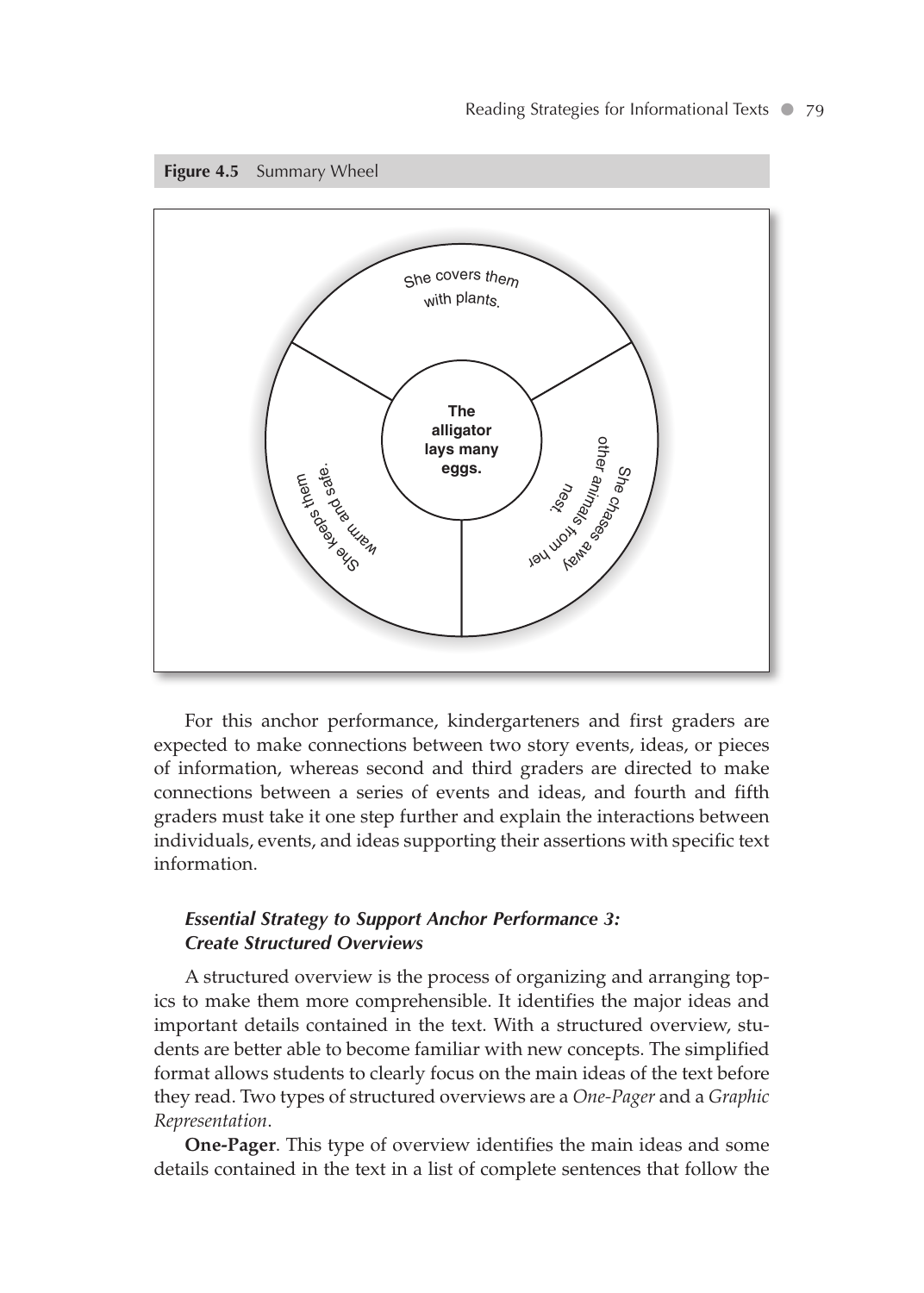# 80 Common Core for the Not-So-Common Learner, Grades K-5

order the information is revealed during reading. Students have the opportunity to examine and comprehend smaller amounts of text that contain important concepts and vocabulary that can be discussed before the text is read. As suggested previously, teachers can project the image of the one-pager and read aloud each statement, pausing to discuss the more difficult vocabulary and paraphrasing the information to verbally scaffold instruction. Take a look at the sample one-pager (Figure 4.6) written for an article titled *Forgive Billy the Kid?* (Walters, 2010):



# **One-Pager:** *Forgive Billy the Kid?*

- Billy the Kid was a notorious outlaw in the late 1800s.
- New Mexico Governor Bill Richardson is considering granting him a pardon an official forgiveness for his crimes.
- Historical documents show that before he died, Billy agreed to testify in court about a killing he had seen to receive a pardon.
- The pardon never happened.
- Many people are upset about the possible pardon because they believe any governor should not pardon such a criminal.
- No decision has yet been made.

**Graphic Representation.** This type of structured overview includes various visual depictions, such as diagrams, maps, graphs, photo displays, for example, that represent ideas contained in the text. It may be more appealing to some students who are overwhelmed by a full page of text. Figure 4.7 shows one possible graphic representation of the *Forgive Billy the Kid* text.

## **Craft and Structure**

## *Anchor Performance 4: Determine Meaning of Words and Phrases*

Explicit vocabulary instruction and frequent repetition of the use of targeted vocabulary are essential practices for students to expand their comprehension of increasingly complex reading selections. Students need multiple opportunities to draw on new vocabulary not only through reading, but also while engaged in the other three language skills: listening, speaking, and writing. For this anchor performance, students are directed to accomplish different tasks according to their grade level. Kindergarten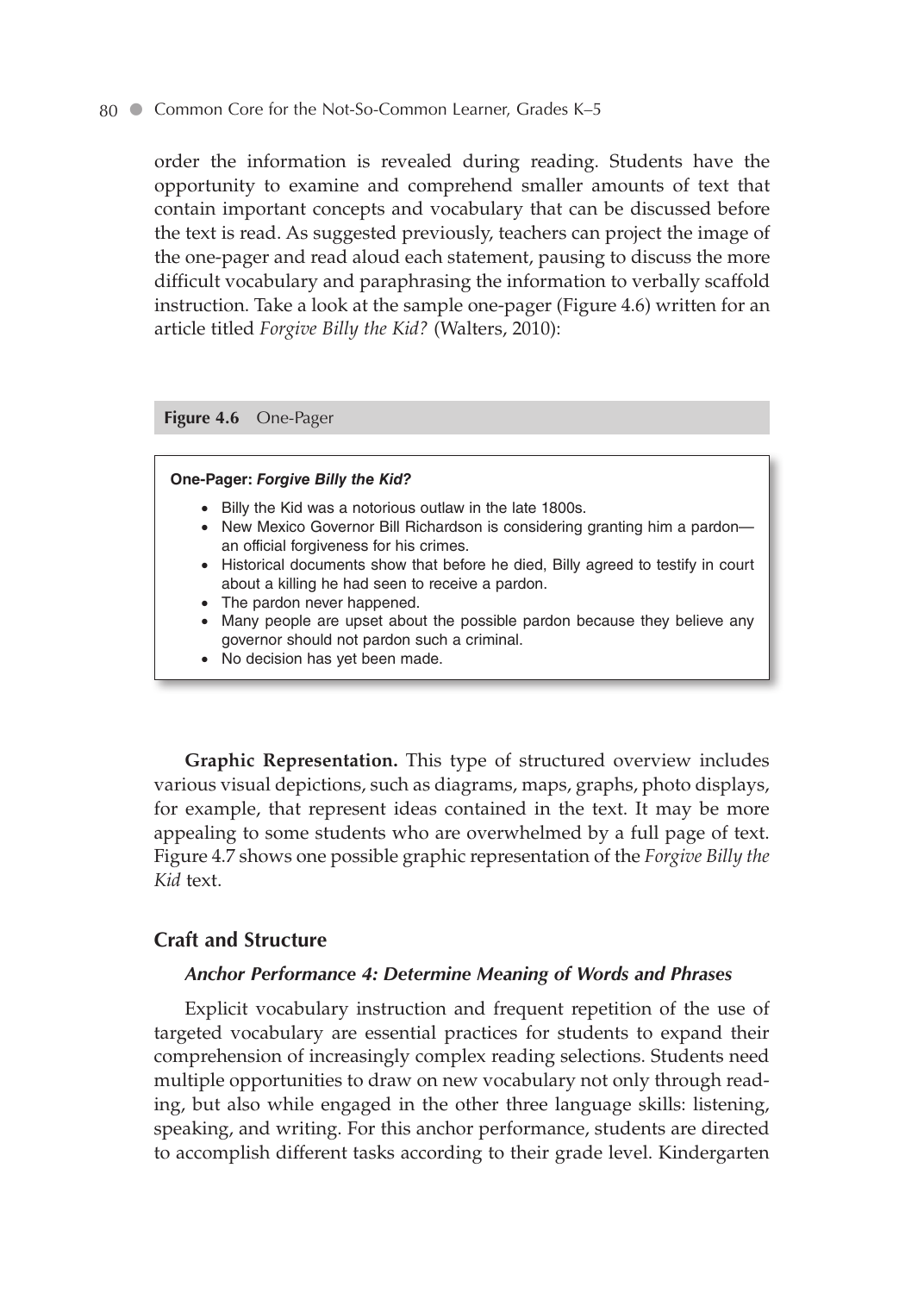

**Figure 4.7** Graphic Representation

and first-grade students are prompted to ask and answer questions about general unknown words or phrases contained in informational text, whereas students in second through fifth grade determine the meaning of general academic (Tier 2) and content-specific (Tier 3) words or phrases specific to their grade level.

## *Essential Strategy to Support Anchor Performance 4: Build Vocabulary Sense*

In the previous chapter on Reading Strategies for Literary Texts (see chapter 3), many suggested strategies for teaching vocabulary are also applicable to informational texts. In addition to those strategies, we have compiled several approaches to learning words and phrases to better help students understand informational texts.

**List-Group-Label.** A combination of brainstorming and semantic mapping, List-Group-Label activates students' prior knowledge, increases vocabulary, and helps students understand the relationship between groups of words. Students are asked to brainstorm a list of words about a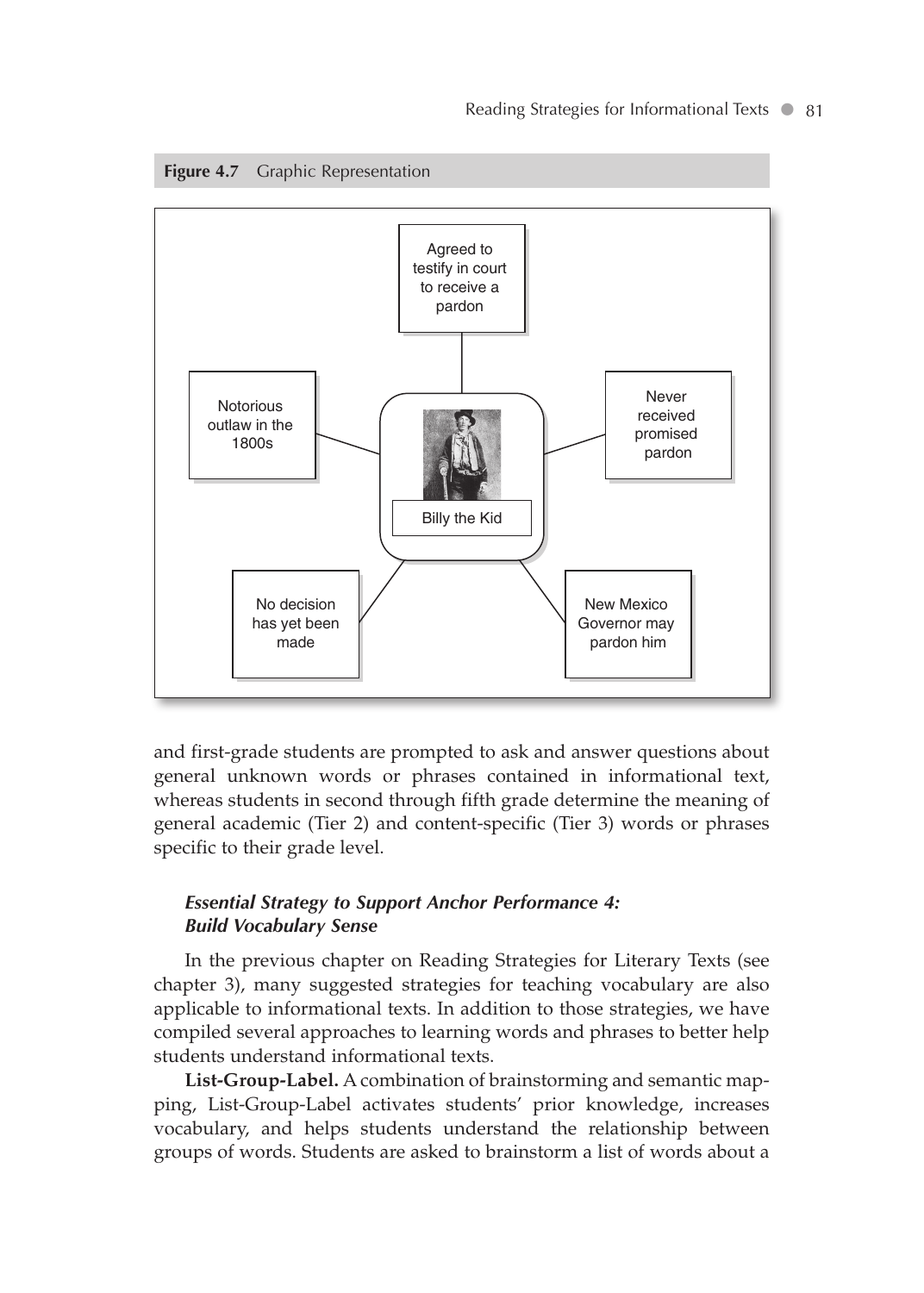# 82 Common Core for the Not-So-Common Learner, Grades K-5

topic within a particular time frame set by the teacher. Using critical thinking skills, students then group the words according to categories that they recognize. Last, they devise labels or titles for each of their word groups. This strategy is often completed in student pairs, trios, or small groups and can be used before, during, or after the text is read. Lists can be generated in a whole-class setting with students partnering to complete the rest of the task. Two variations of this strategy to differentiate instruction are as follows:

- Word Sorts. Teachers prepare printed lists of words along with titled categories. With partners, students cut out the words and sort them according to the teacher-specified categories.
- Photo Sort. No words are involved with this activity. Students are given a small stack of photos (generated from Google Images) that they must group and categorize. Category labels may be teacherspecified or student-devised.

**Morphing Words.** Here is one strategy that is helpful for students, particularly for English language learners, to understand the connections between words that are built from the same root word. Students need to recognize various words generated from common root words to increase their reading comprehension. This strategy gives students practice with frequently used words found in expository texts and offers them the opportunity to generate and identify the different forms these words can take. It works well as a timed game in which students are challenged to generate as many morphed words as they can either alone, in pairs or small groups within a certain time frame.

Table 4.1 gives an example of *Morphing Words*.

| <b>Root Word:</b>     | <i>inform</i>  |
|-----------------------|----------------|
|                       | informs        |
|                       | informed       |
|                       | informing      |
|                       | information    |
|                       | informative    |
|                       | misinform      |
| <b>Morphed Words:</b> | misinforms     |
|                       | misinformed    |
|                       | misinforming   |
|                       | misinformation |
|                       | uninformed     |
|                       | uninformative  |

**Table 4.1** Morphing *Inform*